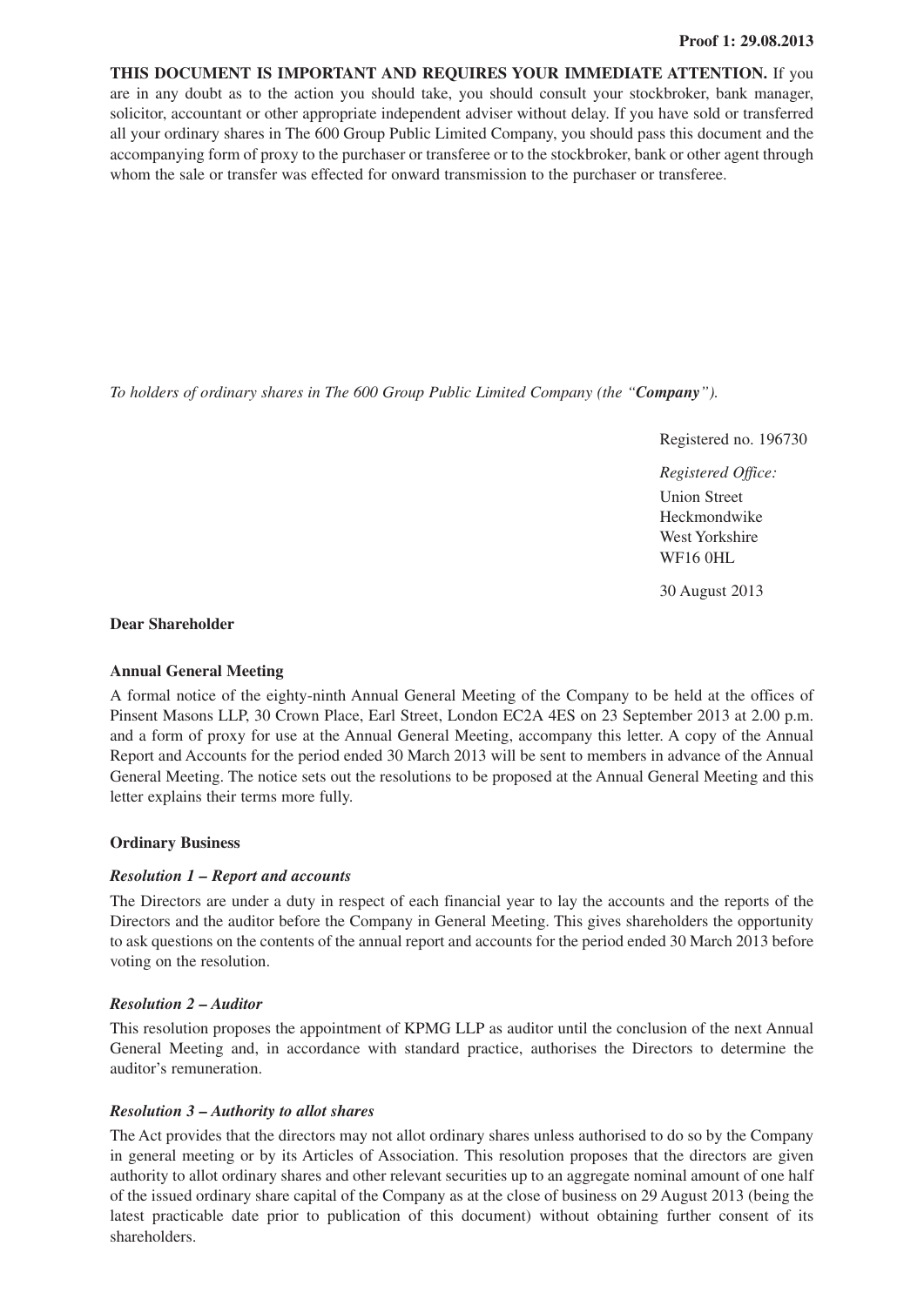The authority shall expire at the earlier of the close of the 2014 Annual General Meeting and will replace the authority granted to the directors at last year's Annual General Meeting.

#### **Special Business**

#### *Resolution 4 – Purchase of own shares*

This resolution is to grant the Company authority to make market purchases of its own shares. The authority should not be taken to imply that shares will be purchased at any particular price or, indeed, at all. The authority will expire on the conclusion of the 2014 Annual General Meeting. The resolution specifies the maximum number of shares which may be purchased (representing approximately 10 per cent. of the Company's issued ordinary share capital as at 29 August 2013) and the maximum and minimum prices at which they may be bought, reflecting the requirements of the Act. The purchases will only be made on AIM. The directors have not yet decided whether such shares, if repurchased, would be cancelled or taken into treasury, and a decision would be taken in the light of prevailing circumstances. The Board will only exercise the power to make purchases of shares after consideration of the effects on earnings per share and the benefits for shareholders generally.

# *Resolution 5 – Disapplication of pre-emption rights*

The Act gives holders of ordinary shares, with limited but important exceptions, certain rights of pre-emption on the issue for cash of new equity securities. The directors believe that it is in the best interests of the Company that, as in previous years, the Board should have limited authority to allot some shares for cash without first having to offer such shares to existing shareholders. The directors' current authority expires at the close of the forthcoming Annual General Meeting and, accordingly, this resolution seeks to renew this authority on similar terms for a further period, expiring at the earlier of the close of the 2014 Annual General Meeting. The authority, if granted, will relate to allotment in respect of rights issues and similar offerings (where difficulties arise in offering shares to certain overseas shareholders and in relation to fractional entitlements and certain other technical matters) and generally to allotments (other than in respect of rights issues) of equity securities having an aggregate nominal value not exceeding 10 per cent. of the issued ordinary share capital of the Company as at 29 August 2013 (being the latest practicable date prior to publication of this document).

# *Resolution 6 – Political donations*

Part 14 of the Act prohibits the Company and its subsidiaries (the "**Group**") from making political donations or from incurring political expenditure in respect of a political party or other political organisation or an independent election candidate unless authorised by the Company's shareholders. Aggregate donations made by the Group of £5,000 or less than any 12 month period will not be caught.

Neither the Company nor any of its subsidiaries have any intention of making any political donations or incurring any political expenditure. However, the Act defines "political party", "political organisation", "political donation" and "political expenditure" widely. For example, bodies, such as those concerned with policy review and law reform or with the representation of the business community or sections of it, which the Company and/or its subsidiaries may see benefit in supporting, may be included in these definitions.

Accordingly, the Company wishes to ensure that neither it nor its subsidiaries inadvertently commits any breaches of the Act through the undertaking of routine activities, which would not normally be considered to result in the making of political donations and political expenditure being incurred.

#### **Recommendation**

Your Directors believe the proposals in relation to the resolutions to be proposed at the Annual General Meeting are in the best interests of the Company and its shareholders as a whole and recommend shareholders to vote in favour of the resolutions, as they intend to do in respect of their own beneficial shareholdings.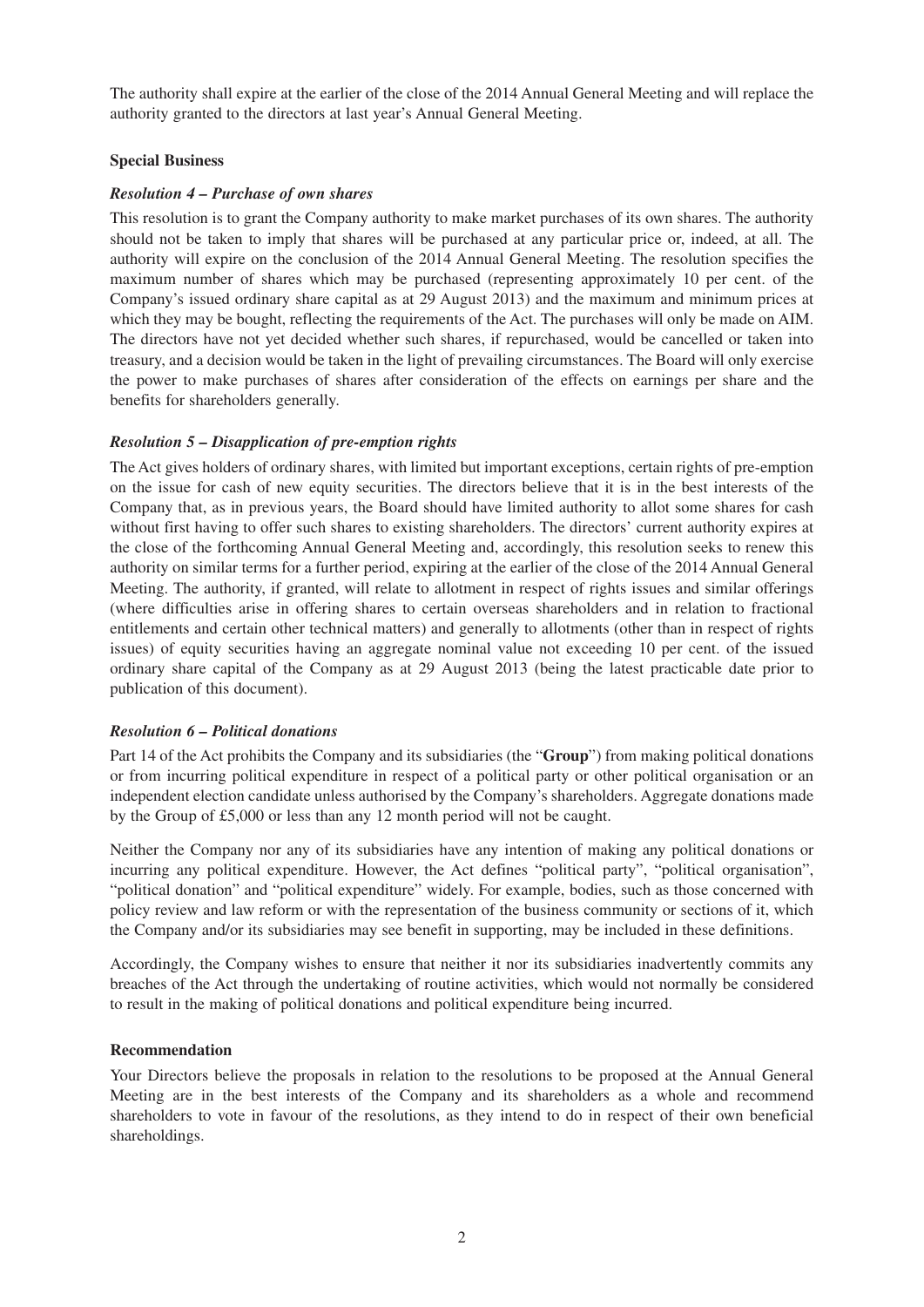#### **Action to be taken**

All ordinary shareholders are entitled to attend and vote on all resolutions at the Annual General Meeting. A form of proxy for use at the Annual General Meeting is enclosed. Whether or not you intend to be present at the meeting, you are requested to complete and return the form of proxy in accordance with the instructions printed thereon as soon as possible and in any event so that it is received by the Company's registrar, Capita Registrars, Proxies Department, The Registry, 34 Beckenham Road, Beckenham, Kent, BR3 4TU no later than 2.00 p.m. on 19 September 2013. Completion and return of the form of proxy will not prevent you from attending the meeting and voting in person should you wish.

Yours faithfully

**Paul Dupee** *Chairman*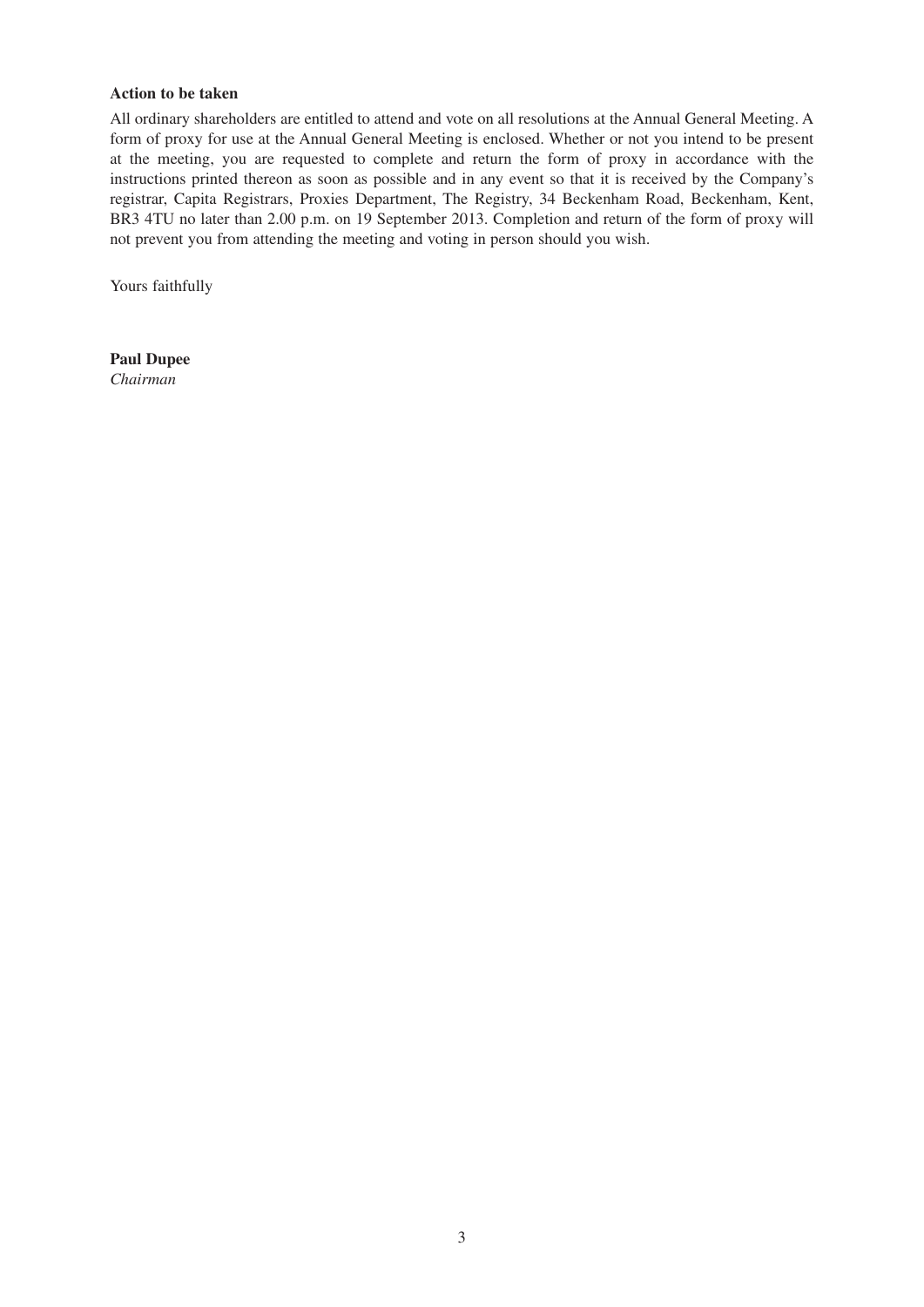# **Notice of Annual General Meeting**

Notice is hereby given that the eighty-ninth Annual General Meeting of The 600 Group Public Limited Company will be held at the offices of Pinsent Masons LLP, 30 Crown Place, Earl Street, London EC2A 4ES on 23 September 2013 at 2.00 p.m. and the business to be brought before the meeting will be passing resolutions 1 to 3 and 6 as ordinary resolutions and resolutions 4 and 5 as special resolutions:

# **Ordinary Business**

- 1. To receive the accounts, together with the reports of the Directors and auditor, for the period ended 30 March 2013.
- 2. To appoint KPMG LLP as auditor of the Company to hold office from the conclusion of this Annual General Meeting until the conclusion of the next Annual General Meeting and to authorise the Directors to fix their remuneration.
- 3. That, in substitution for all subsisting authorities at the Company's last Annual General Meeting, the directors be generally and unconditionally authorised, in accordance with section 551 of the Companies Act 2006, to exercise all powers of the Company to allot shares in the Company or grant rights to subscribe for, or convert any security into, shares in the Company up to an aggregate nominal amount of one half of the issued ordinary share capital of the Company as at the close of business on 29 August 2013.

This authority shall expire at the conclusion of the Annual General Meeting of the Company to be held in 2014 but so that the Company may, before this authority expires, make any offer, agreement or arrangement which would or might require shares to be allotted or rights to be granted after such expiry and the Directors may allot shares or grant rights pursuant to such offer, agreement or arrangement as if the authority had not expired.

#### **Special Business**

4. To consider and, if thought fit, to pass the following resolution which will be proposed as a special resolution that:

the Company be and is hereby generally and unconditionally authorised for the purposes of Section 701 of the Companies Act 2006 (the "Act") to make one or more market purchases (within the meaning of Section 693(4) of the Act) of ordinary shares of 1p each in the capital of the Company provided that:

- (a) the maximum aggregate number of ordinary shares authorised to be purchased is 10 per cent. of the Company's issued ordinary share capital as at the close of business on 29 August 2013;
- (b) the minimum price which may be paid for such shares is 1p per share;
- (c) the maximum price which may be paid for an ordinary share shall not be more than 5 per cent. above the average of the middle market quotations for an ordinary share as derived from AIM for the five business days immediately preceding the date on which the ordinary share is purchased;
- (d) unless previously renewed, varied or revoked, the authority conferred shall expire at the conclusion of the Company's next Annual General Meeting; and
- (e) the Company may make a contract or contracts to purchase ordinary shares under the authority conferred prior to the expiry of such authority which will or may be executed wholly or partly after the expiry of such authority and may make a purchase of ordinary shares in pursuance of any such contract or contracts.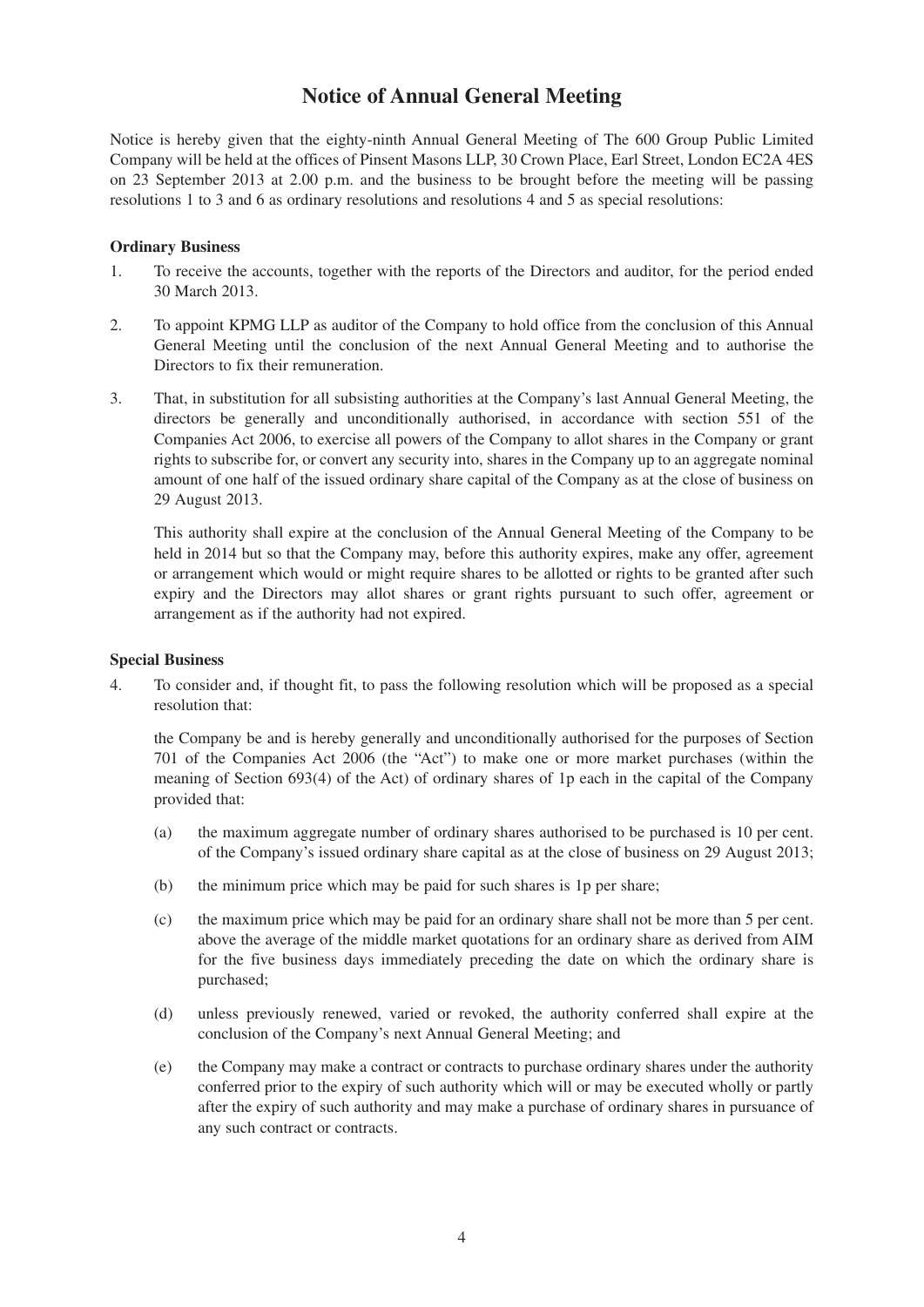5. To consider, and if thought fit, to pass the following resolution which will be proposed as a special resolution that:

Subject to the passing of resolution 3 the Directors be and they are hereby empowered pursuant to section 570 of the Companies Act 2006 (the "Act") to allot equity securities (within the meaning of section 560 of the Act) for cash pursuant to the authority conferred by resolution 3 as if section 561(1) of the Act did not apply to the allotment, provided that this power shall be limited to the allotment of equity securities:

- (a) in connection with an offer of such securities by way of rights to holders of ordinary shares in proportion (as nearly as may be practicable) to their respective holdings of such shares, but subject to such exclusions or other arrangements as the Directors may deem necessary or expedient in relation to fractional entitlements or any legal or practical problems under the laws of any territory, or the requirements of any regulatory body or stock exchange; and
- (b) otherwise than pursuant to sub-paragraph (a) above up to an aggregate nominal amount of 10 per cent. of the Company's issued ordinary share capital as at the close of business on 29 August 2013

and shall expire at the conclusion of the next Annual General Meeting of the Company after the passing of this resolution save that the Company may, before such expiry, make an offer or agreement which would or might require equity securities to be allotted after such expiry and the Directors may allot equity securities in pursuance of any such offer or agreement notwithstanding that the power conferred by this resolution has expired.

Provided that the above power shall apply in relation to a sale of shares which is an allotment of equity securities by virtue of section 560(2) of the Act as if in the first paragraph of this resolution the words "pursuant to the authority conferred by resolution 3" were omitted.

- 6. That in accordance with the section 366 of the Companies Act 2006 (the "Act"), the Company and all its subsidiaries at any time during the time that this resolution has effect be and are hereby authorised to:
	- (a) make political donations to political parties or independent election candidates not exceeding £20,000 in total;
	- (b) make political donations to political organisations other than political parties not exceeding £20,000 in total; and
	- (c) incur political expenditure not exceeding £20,000 in total, provided that the aggregate amount of any such donations and expenditure shall not exceed £20,000 during the period beginning with the passing of this resolution and ending on the date of the annual general meeting of the Company to be held in 2014.

For the purposes of this resolution the terms "political donation", independent election candidates, "political organisations" and "political expenditure" have the meanings set out in section 363 to 365 of the Act.

By Order of the Board

**N R Carrick** *Secretary*

30 August 2013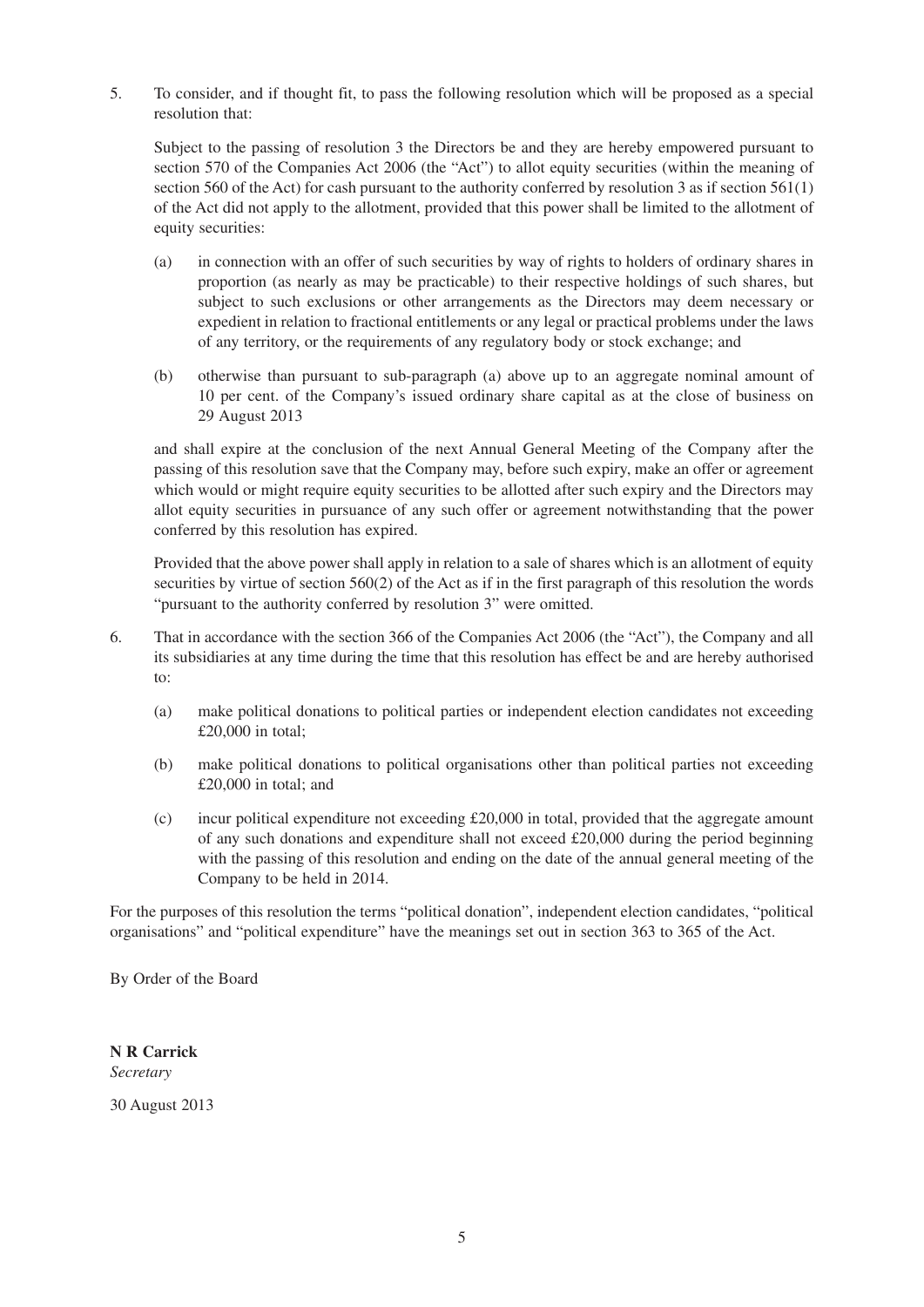#### **Notes**

A member entitled to attend and vote at the Annual General Meeting is entitled to appoint one or more proxies to attend, speak and vote instead of him. A member may appoint more than one proxy in relation to the Meeting, provided that each proxy is appointed to exercise the rights attached to a different share or shares held by that member. A proxy need not be a member of the Company. A form of proxy is enclosed with this notice. Instructions for use are printed on the form. In order to be valid, forms of proxy and any power of attorney or other authority under which such form of proxy is signed, or a notarially certified or office copy of such power of authority must be deposited with the Company's registrar, Capita Registrars, at the address on the reverse of the form of proxy, no later than 2.00 p.m. on 19 September 2013 or not less than 48 hours before the time of any adjournment of the meeting. The return by a holder of the relevant duly completed form of proxy will not preclude any such holder from attending in person and voting at the meeting in person if the member is subsequently able to attend.

CREST members who wish to appoint a proxy or proxies through the CREST electronic proxy appointment service may do so for the Annual General Meeting and any adjournment thereof by using the procedures described in the CREST Manual. CREST personal members or other CREST sponsored members, and those CREST members who have appointed a voting service provider(s) should refer to their CREST sponsor or voting service provider(s), who will be able to take the appropriate action on their behalf.

In order for a proxy appointment, or instruction, made by means of CREST to be valid, the appropriate CREST message (a "CREST Proxy Instruction") must be properly authenticated in accordance with Euroclear UK & Ireland Limited's ("EUI") specifications and must contain the information required for such instructions, as described in the CREST Manual. The message regardless of whether it relates to the appointment of a proxy or to an amendment to the instruction given to a previously appointed proxy must, in order to be valid, be transmitted so as to be received by the issuer's agent (ID RA 10) by the latest time(s) for receipt of proxy appointments specified in the Notice of Meeting. For this purpose, the time of receipt will be taken to be the time (as determined by the timestamp applied to the message by the CREST Applications Host) from which the issuer's agent is able to retrieve the message by enquiry to CREST in the manner prescribed by CREST. The Company may treat as invalid a CREST Proxy Instruction in the circumstances set out in Regulation 35(5) of the Uncertificated Securities Regulations 2001. CREST members and where applicable, their CREST sponsors or voting service providers should note that EUI does not make available special procedures in CREST for any particular messages. Normal system timings and limitations will therefore apply in relation to the input of CREST Proxy instructions. It is therefore the responsibility of the CREST member concerned to take (or, if the CREST member is a CREST personal member or sponsored member or has appointed a voting service provider(s), to procure that his or her CREST sponsor or voting service provider(s) take(s)) such action as shall be necessary to ensure that a message is transmitted by means of the CREST system by any particular time. In this connection, CREST members and, where applicable, their CREST sponsors or voting service providers are referred, in particular, to those sections of the CREST Manual concerning practical limitations of the CREST system and timings.

The terms of appointment of the non-executive directors of the Company and the register of directors' interests in the share capital of the Company will be available for inspection by shareholders at the Company's registered office at Union Street, Heckmondwike, West Yorkshire, WF16 0HL during normal business hours on weekdays (Saturdays and Public Holidays excepted) from the date of this notice until the conclusion of the Annual General Meeting and at the place of the Annual General Meeting for at least 15 minutes prior to and until the end of the meeting.

Pursuant to Regulation 41 of the Uncertificated Securities Regulations 2001, the time by which a person must be entered on the register of members in order to have the right to attend and vote at the Annual General Meeting is 6.00 p.m. on 19 September 2013 (being not more than 48 hours prior to the time fixed for the Meeting) or, if the Meeting is adjourned, such time (being not more than 48 hours prior to the time set for the adjourned Meeting) as shall be fixed by the Company. Such members may only cast votes in respect of shares held at such time. Changes to entries on the register of members after that time will be disregarded in determining the right of any person to attend or vote at the Meeting.

Arrangements will be put in place at the meeting in order to facilitate voting by representatives of members which are corporations on a poll (if required) in accordance with the procedures set out in the Institute of Chartered Secretaries and Administrators' January 2008 guidance note on "Proxies & Corporate Representatives at General Meetings.

As at close of business on 29 August 2013 the Company's issued ordinary share capital consists of 84,491,886 ordinary shares of 1p each (carrying one vote each). Therefore, the total number of voting rights in the Company as at that date is 84,491,886.